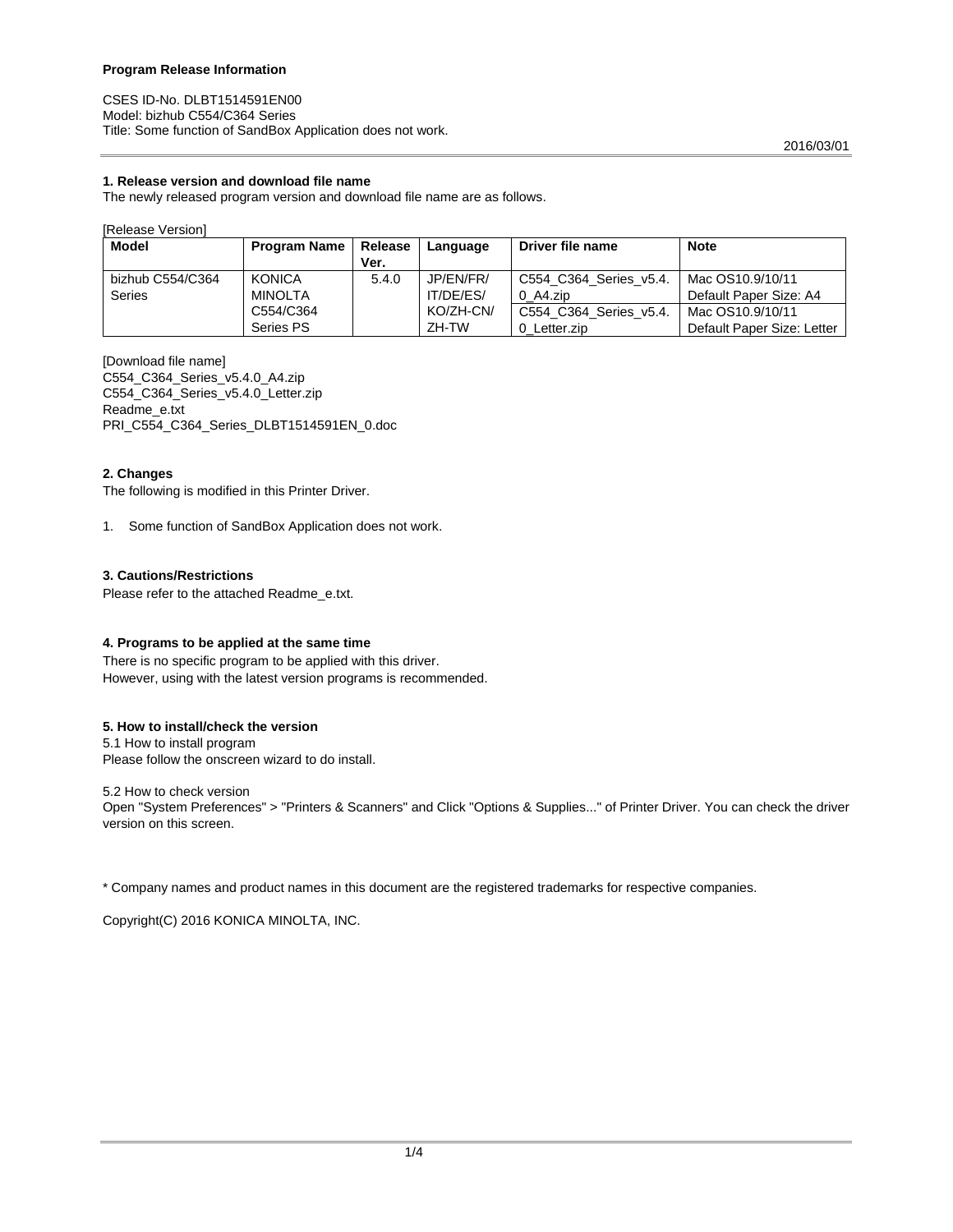CSES ID-No. DLBT1514591EN00 Model: bizhub C554/C364 Series Title: Some function of SandBox Application does not work.

2016/03/01

KONICA MINOLTA bizhub C554/C364 Series Printer Printer Software Document

======================================================================

======================================================================

This document contains information about the software of this printer. In addition, the problems that may happen when this printer is used and the solutions are mentioned. Read through this document before you use this printer.

# ///////////////////////////////////////////////////////////////////////////////

 Attentions and Restrictions when using this printer ///////////////////////////////////////////////////////////////////////////////

 This printer offers many convenient functions. Depending on the application, similar functions are realized by itself. In such a case, please be careful of the setting method etc.

Attentions and Restrictions of each functions are shown below.

#### (1)Paper Size Setting

- 1)When not printing as paper size setting
	- Paper size can be set by Printer property, but it may become invalid the paper size that is specified on the printer property according to the application to use.

 ==> Please set the paper size on the Print menu of the application. 2)Wide Paper

 When you use a Wide paper, load the paper in the tray and set the paper size in the printer before the printing operation.

 ==> For the setting procedure, please refer to the User's Guide for the printer.

# (2)Paper Tray Setting

1)Cannot set Paper Tray.

- To set an optional tray for the Paper Tray, the optional Paper Source unit is necessary. Also, you need to select the Paper Source unit in the Device Option setting of the printer driver.
	- ==> Please check the existence of Paper Source unit and the Device Option setting.

 - Paper Tray may have restriction depending on the specified paper size. 2)When Paper Tray setting doesn't work as specified.

- Paper Tray can be set by the printer property, but it may become invalid the Paper Tray that is specified on the printer property according to the application to use.
- ==> Please set the Paper Tray on the Print menu of the application.
- Paper may be fed from the tray other than the specified one depending on the paper size set up on the printer.

#### (3)Original Orientation Setting

1)Original Orientation setting doesn't work as specified.

- Original Orientation can be set by the printer property, but it may become invalid the Original Orientation that is specified on the printer property depending on the application to use.
	- ==> Please set Original Orientation in the application.

#### (4)Collate Functions

1)Collate doesn't work as specified.

Collate is able to be set by the printer property, but the following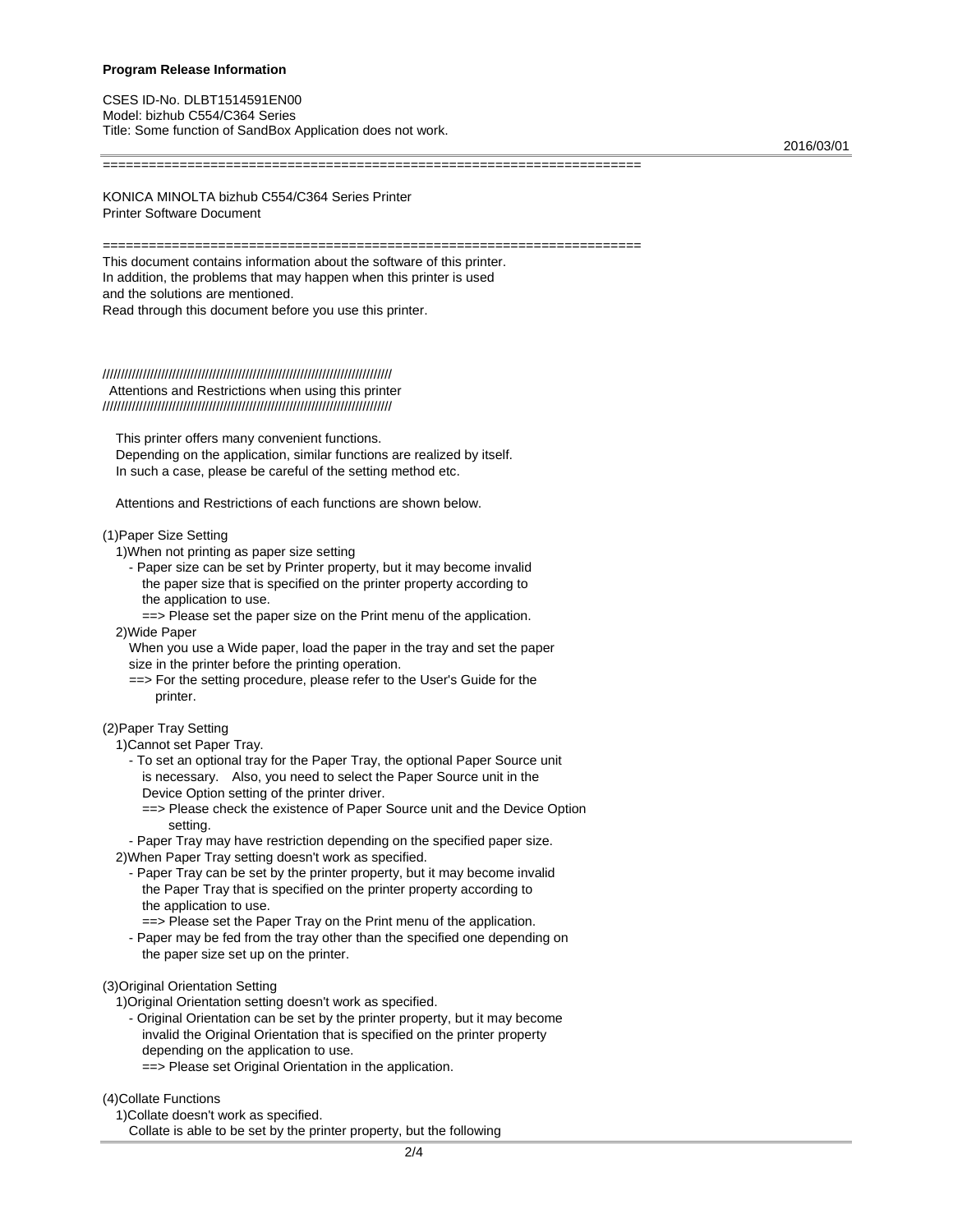CSES ID-No. DLBT1514591EN00 Model: bizhub C554/C364 Series Title: Some function of SandBox Application does not work.

2016/03/01

 situation may occur depending on the application to use if you specify Collate on the Print menu.

- If Combination is specified, the last page of No. n copies and the first page of No. n+1 copies are printed on the same paper.
- If 2-Sided is specified, the first page of No. n+1 copies is printed on 2nd side of the last page of No. n copies.
- If Booklet is specified, all prints are collected into one book and printed.
- If Staple is specified, all prints are collected into one set and stapled.
- If Distribution Control Number is specified, all prints are printed with the same number.
- If Secure Print is specified, the waiting documents for print for specified number of copies are stored in the printer.
- If Watermark is specified only on the first page of multiple copies of printing, it will be stamped only on the first page of the first copy.
- Even if Offset is specified, it will be output without offset.
- ==> Please set No Collate on the Print menu and specify Collate on the printer property.

(5)Copies Setting

- 1)Proof Print and Copies
	- In Microsoft Excel, even though Proof Print function is selected and multiple copies are set for print, all copies of document will be printed without storing.
		- \*Proof Print function can not be specified with 1 copy. Also, even if the multiple copies are set in Excel, Proof Print function is cancelled because all data are printed only 1 copy with number of set.
		- This can be solved by un-checking [Print on copy unit].
- 2)Copies Setting in Application

 Some applications may allow you to set copies more than the device's limitation, but the printer can not print as specified in the applications.

# (6)Front Cover / Back Cover

1)Paper for Front Cover / Back Cover

 When you use Front and/or Back Cover function, it is necessary to set the correct paper beforehand in the Paper Tray for Front and/or Back Cover that is specified by the printer driver.

(7)User Authentication / Account Track

1) Printing under User Authentication and Account Track

 When you use the printer that requires User Authentication / Account Track before printing, print is not accepted without entering the correct User Name, Department Name and Password.

 2)When the Limitation for printing is exceeded at the Account Track When the Account Track mode and Limitation for printing are enabled in the printer, if there is a job that stops in the middle of printing as the limit is reached, any following jobs are not printed unless the stopping job is canceled. Please ask your administrator to cancel the limitation to output the stopping job or someone must delete the job after confirmation.

# (8)Booklet and Saddle Stitch

1)Blank of Paper Center Part

 When Booklet and Saddle Stitch are specified, blank space with a width of about 10mm will occur in the center of paper.

==> Please make more than 5mm blank space of the original, then print it.

(9)Custom Size

1)Paper Width

 If you specify a paper wider greater than 12.248 inches (311.1mm) when you set the custom size, the printing results are not guaranteed.

#### (10)Others